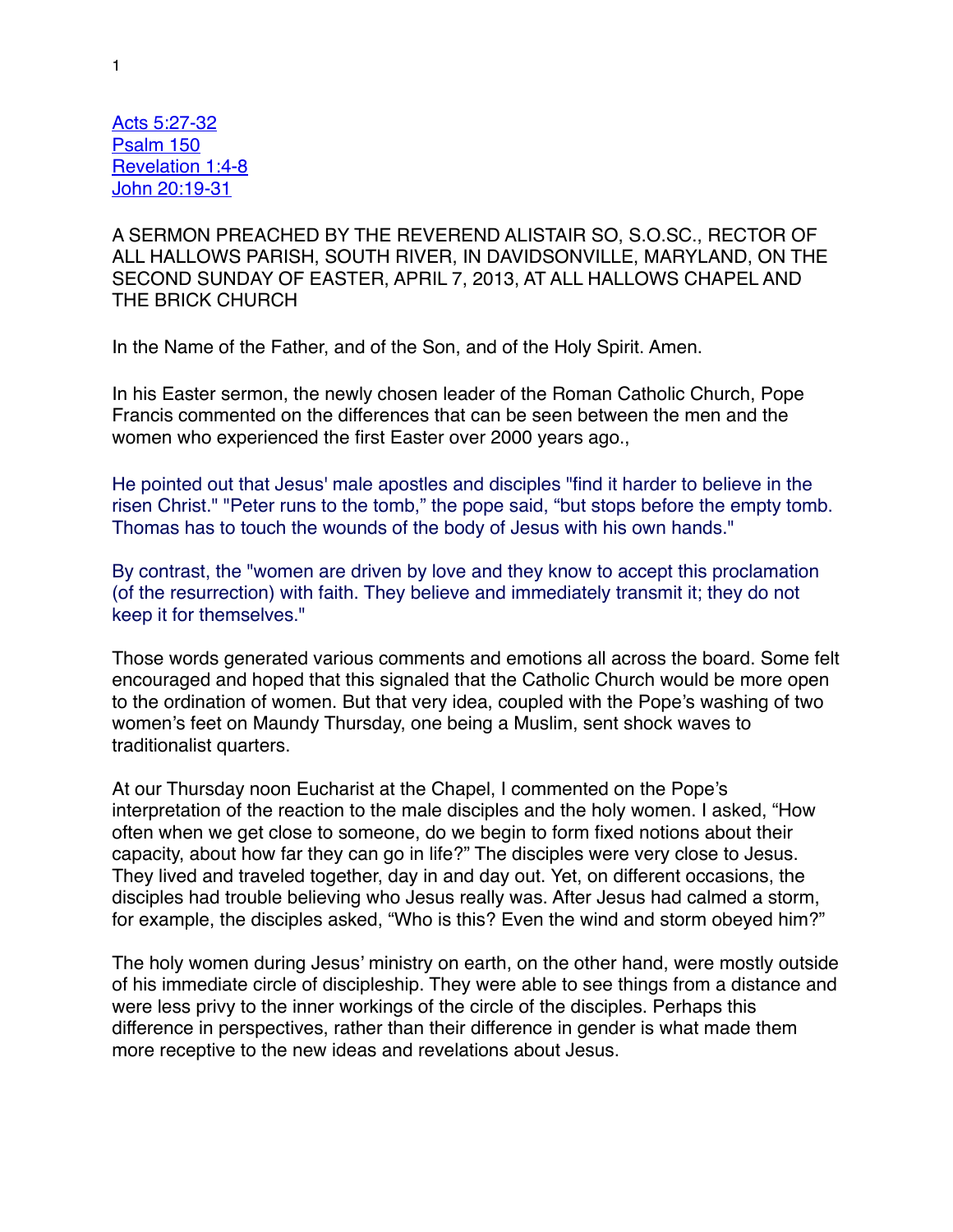I said that I didn't believe that our receptivity to faith was gender-specific, per se. It is a combination of nature and nurture that helps form our religious views and world views. Some disagreed with me and brought up the idea of right brain and left brain, and how men tend to be more logical and right brained and women are more left brained and sentimental.

That evening, my partner and I went to see a show at the Studio Theater in Washington, DC, entitled *4000 Miles.* In one scene, an octogenarian grandmother was giving advice to her grandson's girlfriend who was threatening to break up with him because of infidelity. The wise, old lady said, "Sometimes, men cheat just because of stupidity and not out of maliciousness…" The young woman retorted, "I don't let people make excuses about their commitment because of gender."

My friends, when it comes to faith and belief, we also ought not to make gender an excuse. In fact, the disciples and the women didn't. It is our twenty-first century reevaluation and retrospection that puts them into different boxes. They just lived their lives and tackled things accordingly. And even if it were true that the make disciples came to believe more slowly, no one who would dare to say that the depth of their belief was any less than that of the holy women. For one thing, almost all of them were martyred for the faith they followed. Whatever the reason, the reality of the resurrection took some time to sink in. Still deeply grieving when the Risen Christ appeared to them, with heavy hearts and teary eyes, it was hard for them to see a different and new reality - the reality of the Risen Savior. But in the end, they all did see it. They saw with a new vision; they saw with eyes of faith.

Our Gospel lesson about how Thomas came to believe in the Risen Lord is from St. John, who also write three letters in the New Testament attributed to him, in addition to Revelation. In his first epistle, John declares and summarizes the Good News to us, we who haven't seen the Risen Lord physically like the disciples and the women. How then do we take in this faith?

John writes, "We declare to you ..... what we have seen with our eyes.....concerning the **word of life**-- this life was revealed, and we have seen it and testify to it, and declare to you the eternal life that was with the Father and was revealed to us-- we declare to you what we have seen and heard so that you also may have fellowship with us.....with the Father and with his Son Jesus.

John repeats this conviction when he writes to the seven churches in Asia in the Book of Revelation,

"Look! He is coming with the clouds; every eye will see him, even those who pierced him<sup>"</sup>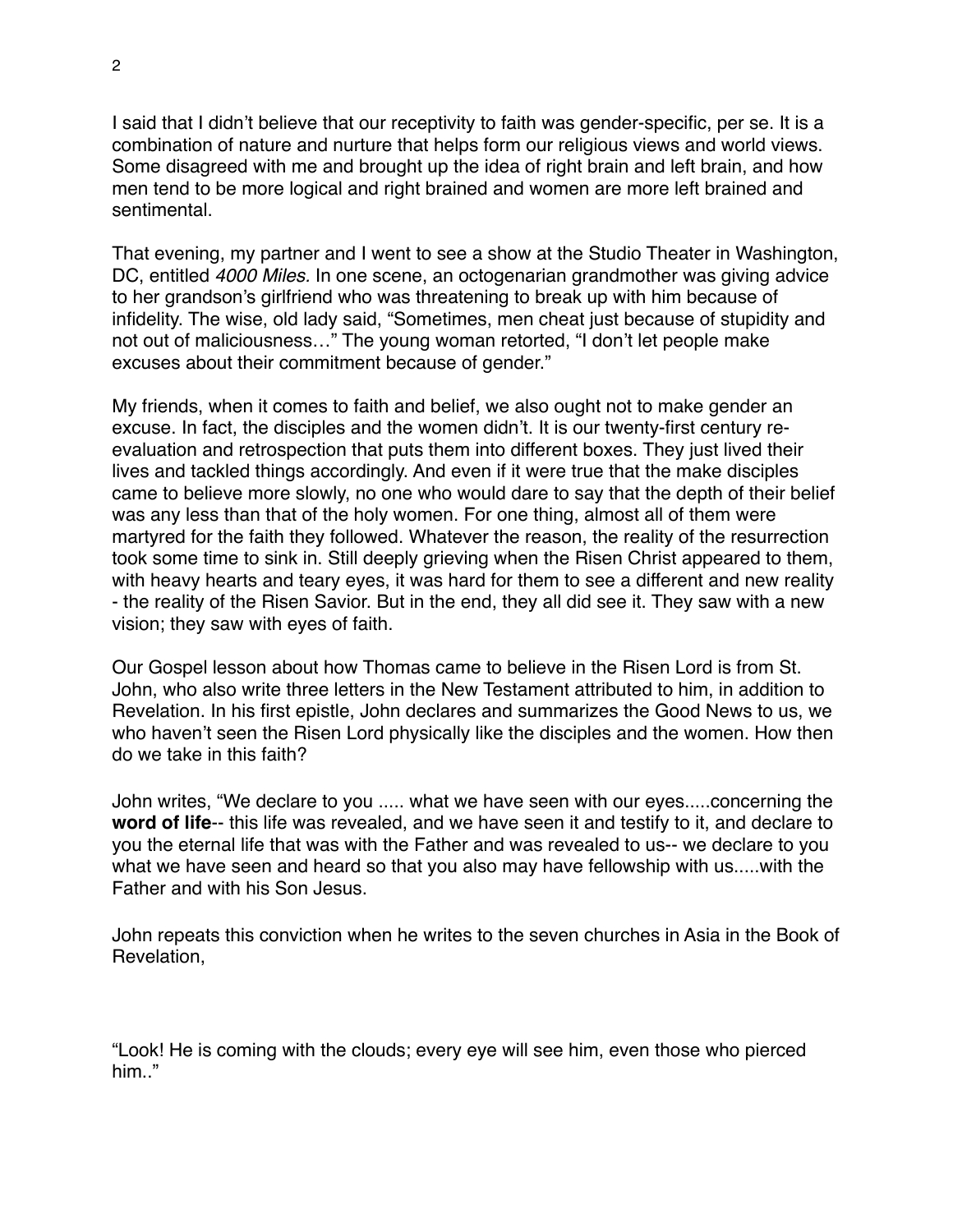The essence of John's message is that the Word of Life---Jesus Christ himself---came to assume the same flesh and blood that we are made of, so that we could see for ourselves, so that we could feel for ourselves, God's very deep care for each one of us. But John's writings in the Bible also indicate a circumstantial seeing and reporting. The first witnesses saw the Risen Lord with their own eyes, which strengthened their faith. Whether they believed right away like the women, or they had to digest the fact for a while, like the disciples, they eventually passed on their seeing and believing to the next generation, which passed it on to the next... Apart from the first witnesses, we are called to see and believe as well. But we are called to see with the eyes of faith through the testimony of the Church, the Communion of saints through the ages.

Jesus told Thomas, "Do not doubt but believe." Another translation has it this way, "Do not be faithless, but believing."

Thomas answered him, "My Lord and my God!" Jesus said to him, "Have you believed because you have seen me? Blessed are those who have not seen and yet have come to believe."

Blessed are those who have not seen and yet have come to believe.

We need to be careful in interpreting Jesus' saying here. Jesus is not encouraging a blind, undiscerning faith. Rather, Jesus is elevating us to a divine reality and a holy cognitive level that does not require the seeing with the physical eye. Jesus is implying that we ought to see with the eyes of faith. Even those without physical vision are endowed with the eyes of faith by God. Seeing with the eyes of faith means praying, and meditating on the Holy Word of God; seeing with the eyes of faith means opening our souls to the graces effected by the Sacraments of the Church.

Today, we will celebrate the Holy Baptism of Declan Patrick Sullivan. By our presence here today, we are called to support him and each other in journeys of faith as we strive to grow into the full stature of Christ. Today, we will see the manifestation of the vitality of the Body of Christ as a new member will be added to the Church, which is the Ark of Salvation wrought by Christ.

When we renew our baptismal covenant, I urge you to put that into the context of the disciples and the holy women after the resurrection of Christ. There were many questions surrounding them. There were a lot to take in. But they ultimately all came to believe in the Risen Christ. Perhaps, we encounter some struggles and speed bumps in our coming to believe in Jesus as our Risen Savior who will come again as well.

Let us draw our inspiration from these sacred accounts we have heard today and cast aside all earthly cares.